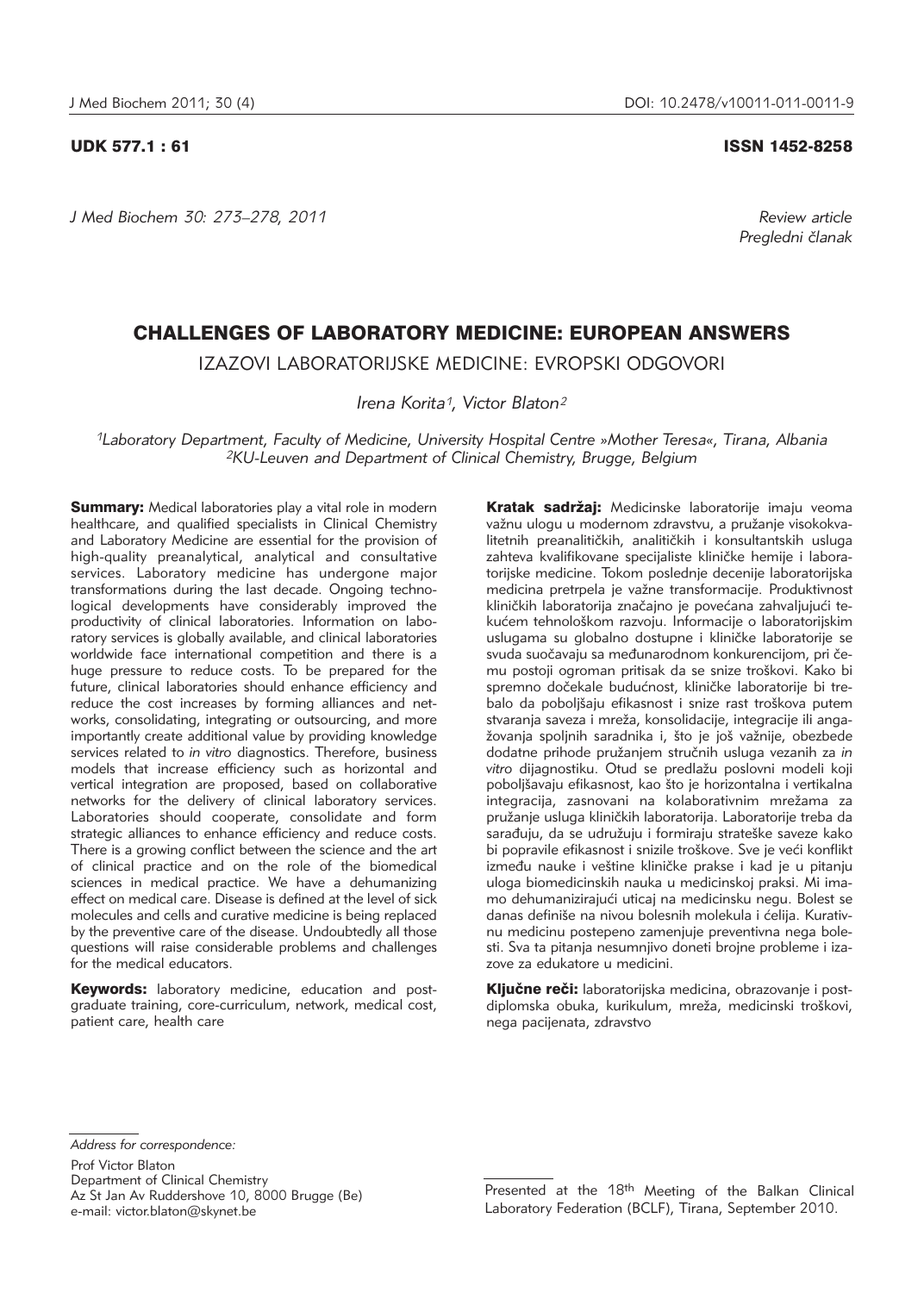# Introduction

The mission of the Federation of European Societies of Clinical Chemistry and Laboratory Medicine (EFCC) is to support and promote clinical chemistry and laboratory medicine in Europe, to aid communication between the International Federation of Clinical Chemistry and Laboratory Medicine (IFCC) and National Scientific Societies, to develop education and quality in the discipline, and to encourage young scientists to take an active role in these activities (1).

Since the Tirana Balkan Meeting in 2005 there were several visits and many exchanges between the university of KU-Leuven, the Lab in Brugge, and the laboratory staff of ASoLaM (Albanian Society of Clinical Chemistry and Laboratory Medicine). After long discussions on so many points in Tirana – education and post-graduate training on external and internal quality control, evaluation of cardiovascular biomarkers, lipid and lipoprotein structure and metabolism, accreditations and total quality management, there was a need for further considerations and discussions on the future of the profession of laboratory medicine. There were so many presentations over the last 5 years that exchanges started on the »Challenges for Laboratory Medicine: answers from Europe« (2–5).

The main ongoing issues of laboratory medicine were discussed at the Department of Laboratory Medicine of the Center University Hospital of Tirana »Mother Teresa«. The capital Tirana (Albania) is a famous place with its old mosque and the Palace of Culture. A Belgian artist and project leader has been selected and accepted in a competition for the restoration and reorganisation of the centre of Tirana. Tirana, know in the world for the use of different colours in the restoration of houses and buildings, is also famous for its greenery, long warm seasons and nice surroundings – the Adriatic sea, the mountains and the lakes. The admiration for Albania grew fast and owing to so many visits inside the country, a strong link as to a second homeland was created. Extraordinary places in the country are well reknowned: the famous Berat, »the city of the thousand windows« declared a museum city, with the famous castle and the surrounding mountains creating peace and silence, keeps a lot of history. Besides Durres, Korca and many other places, the panoramic view of Shkodra in the north, a completely different part of Albania, is breathtaking. It is an ancient city, rich in cultural heritage, a place where you can meet poets, writers, men of science and other prominent Albanians. At the coast in Shkodra nature is preserved in complete originality.

#### Reflect the History

The opportunity to present this lecture on invitation by the President of the Scientific Committee of the 18th Meeting of the Balkan Clinical Laboratory Federation (BCLF) caused us to reflect back on our own career in Medical Biochemistry and medicine. We are impressed and astonished by one dominant and recurring theme – how a few good ideas and the power of science can radically transform the way we live. We have to reflect first on the history and the great issues for medicine realized in the 20<sup>th</sup> century before looking to the future. From the end of the sixties the exceptional progress in the last quarter of the 20th century started with four Nobel prizes awarded respectively for the genetic code (J. Watson and Fr. Crick, 1966), the LDL cell receptors (J. Goldstein and M. Brown, 1985), to the inventors of monoclonal antibodies (G. Koehler and C. Milstein, 1984) and for the polymerase chain reaction (K. Mullis, 1993), which is only the visible tip of a huge iceberg of innovation in the field. Without these techniques, immunoassays and methods of molecular genetic testing would simply have been impossible.

To predict the future, we have to remind ourselves of and learn from history. Before 1970 medicine was very primitive by today's standards (6). There were no calcium blockers or ACE inhibitors, no statines for cholesterol, no Prozac for depression and no vaccines against hepatitis and influenza. There were no bone marrow transplantations, no liver or heart transplants. Coronary bypass operations did not exist. There were no CAT scans or MRIs. Alzheimer was a very rare disorder. AIDS was unknown. The world in general and the world of medicine have been radically changed by the turns of events in the last quarter of the 20th century. Burgers, chips and genes and space technology are the exceptional ones.

The genius of the founder of the Big Mac was in addressing the need of the people who wanted to be served in 60 seconds by creating fast food restaurants and thus completely changing the way we live and introducing the metabolic syndrome worldwide, which is our first challenge for the 21th century in preventive medicine. Without microchips there were no car phones, no cash cards and no personal computers. The year 1966 was a turning point in the history of genes, when the genetic code was completely deciphered. In 1972 the recombinant technique was discovered. Our new power to manipulate genes had led to the knowledge of the complete DNA sequence of the human genome (2003). This is our second challenge, as genomic and proteomic testing are related to the prevention of the disease. Since the Moon landing »space research« has become a new department at the Faculty of Medicine, and several new aspects should be implemented in the coming years. Great scientific discoveries always lead to applications that benefit the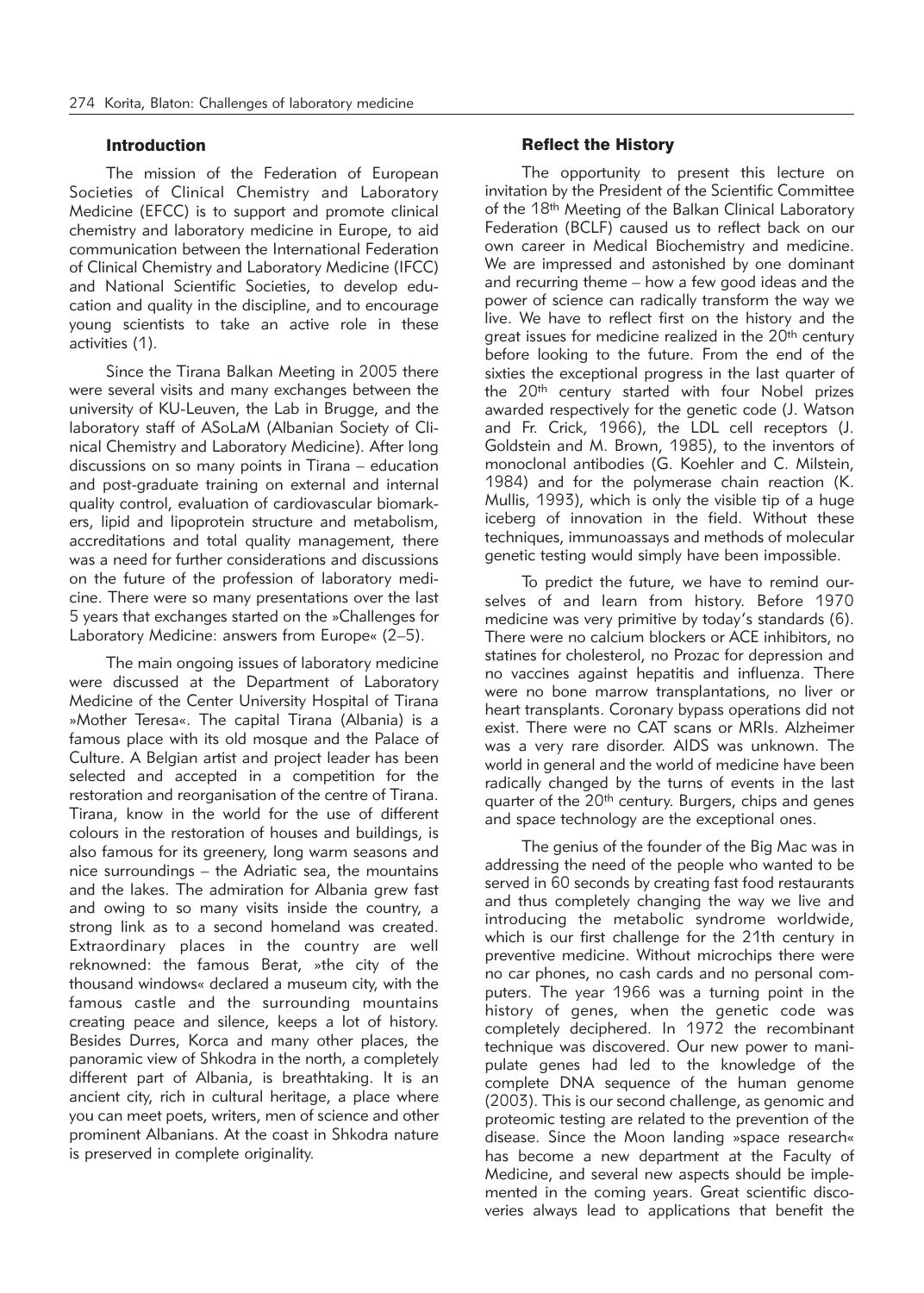society. But first of all, let us now focus on our specific profession, the laboratory medicine.

## Laboratory Medicine: History and Roots

Only in the late  $19<sup>th</sup>$  century they start practicing laboratory medicine, in Brugge, at St John Hospital, founded in the 9<sup>th</sup> century. In 1905 due to the appearance of Pest the Laboratory of Bacteriology was organized and an MD was nominated as chief of the Laboratory of Medicine. Our profession is a very young discipline in the diagnostic and therapeutic world of medicine. We also need to reflect on the historical roots of Laboratory Medicine to better understand our ongoing problems and to give a correct answer about the needs for the future.

During the first half of the 19th century attempts were made in various medical disciplines to answer medical questions using chemical methods. The basic idea was to describe a disease and its development objectively by chemical and physical examinations. Chemical symptoms were employed for the first time in describing diseases. Coagulation of urine proteins in kidney diseases was well used and is a good example.

The development of biochemistry as a new discipline was of great importance for clinical chemistry. In Germany the name »physiological chemistry« was used until after the Second World War. In Austria and Switzerland one said »medical chemistry«. In the USA one spoke at first of »biological chemistry«. Finally the name »biochemistry« was adopted everywhere (7). Great development in the second part of the 19th century was registered by the foundation of the »Zeit schrift für physiologische Chemie« in 1877. Germany was the leading expert in Europe and the world and the ongoing opinion was that German medical and surgical clinics were potentially institutes for experimental pathology where also intensive clinical chemistry research was carried out. Physicians remained very interested in research until the end of the 19th century. Folin's (1867–1934) work provided the basis of the modern approach to the quantitative analysis of blood and urine (8). He introduced colorimetry, turbidimetry and the use of color filters into quantitative clinical biochemistry. Folin pioneered the use of clinical chemistry in hospitals, clinics and life insurance laboratories. He brought clinical chemists into the Hospitals of USA. The spectrum of analytical methods available in clinical chemistry was greatly extended by the contribution of natural sciences, particularly from physics and physical chemistry. Prof Otto Folin created a centre at the Medical School of Harvard University for the graduate training of clinically oriented biochemists.

It was the USA, however, which provided the decisive breakthrough leading to the establishment of the modern discipline of clinical chemistry. The medical school reform, with the backwardness of American medical colleges in biomedical sciences, made possible the sudden success of biological chemistry in the 20th century. What is very important, the goal of the reform was to adapt medical school teaching to the concept of »scientific medicine«, creating »medi cal chemistry« (7, 9).

A unique situation in the development of modern clinical chemistry resulted from the work of Van Slyke at Rockefeller Institute New York in the capacity to develop ingenious methods and to apply them successfully to complicated medical problems (10). He was able to conduct the problem of diabetic acidosis by the use of chemical methods and he replaced the volumetric apparatus with manometric instruments, increasing the precision. This was the start and the foundation of modern clinical chemistry and its increasing specialization.

From the 1930s on and certainly later, after World War Two, there came a gradual replacement of the chemical analysis by physical and physicochemical measurement methods. There are various reasons for the increased use of instrumental analysis:

1. Physical and physicochemical methods are often more sensitive than methods for chemical analysis.

2. They are also simpler and quicker than chemical processes.

3. The industrialization of the methods and instruments took away the construction of the methods by the user and took over the manufacture and development of these instruments. Skeggs success in mechanizing analyses (Technicon Instruments) changed the way clinical chemistry laboratories work and determined in the last decade of the 20<sup>th</sup> century the progress and the growth of laboratory work (11).

#### Lessons from History

What we learned from history:

1. Creation of laboratory medicine was the answer to a fundamental need for medicine in that period to understand and to diagnose the human disease.

2. Great respect for the basic sciences, physics and chemistry and later biochemistry were the leading goals.

3. There was a deep interest in science in medicine, hospitals became the centres of knowledge building, medics were science oriented.

4. The reform of medical school teaching into »science oriented« education took place.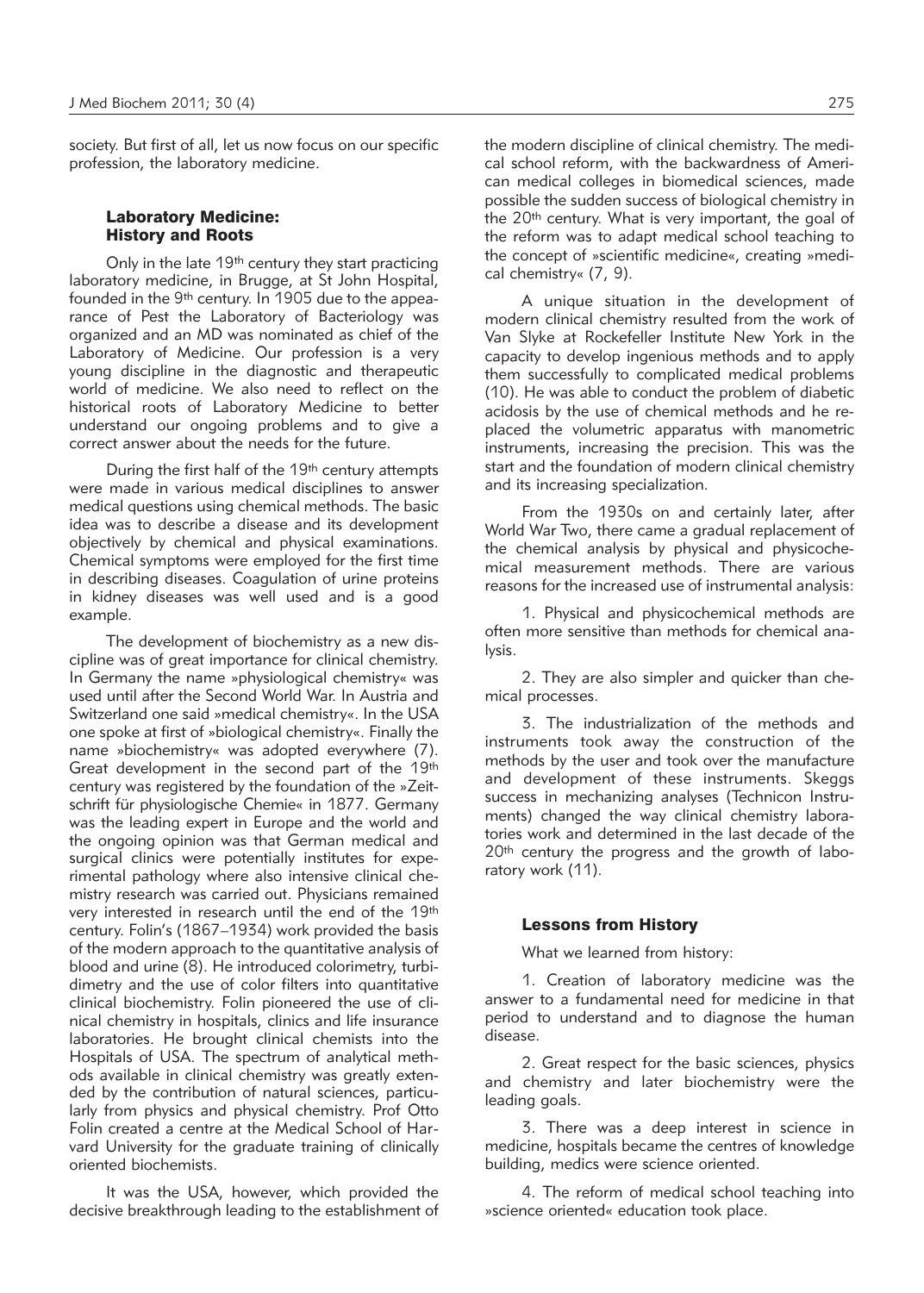5. The mechanization of clinical chemistry laboratories work led to the growth and the enormous progress of clinical chemistry during the sixties and seventies.

Laboratory medicine has undergone major transformations during the last decade. Ongoing technological developments have considerably improved the productivity of clinical laboratories. Information on laboratory services is globally available, and clinical laboratories worldwide face international competition and there is a huge pressure to reduce costs in the prevention of the disease. As an example, the number of recognized laboratories over the last thirty years in Belgium decreased from 2200 in 1979 to 161 in 2008 and at the same time the budget increased by 100% over the last 10 years. There is an urgent need to control the budget on the medical programs and there is a gap between the technical possibilities and available financial resources.

#### Challenges for the Future

Medical laboratories play a vital role in modern healthcare, and qualified specialists in Clinical Chemistry and Laboratory Medicine are essential for the provision of high-quality preanalytical, analytical and consultative services. Ongoing technological developments have considerably improved the productivity of clinical laboratories.

To be prepared for the future, clinical laboratories should enhance efficiency and reduce the cost increases by forming alliances and networks, consolidating, integrating or outsourcing and, more importantly, create additional value by providing knowledge services related to *in vitro* diagnostics. Therefore business models that increase efficiency, such as horizontal and vertical integration, are proposed, based on collaborative networks for the delivery of clinical laboratory services. The advances in information technology and internet applications allow for efficient communication between collaborating laboratories. Unfortunately, several technological approaches to lowering the cost per assay have often been used to undermine the influence of laboratory professionals and to further isolate them from the clinical problems. However, the mostly economically-driven initiatives have the potential to distance laboratories from their clinical users and from their real roles of providing knowledge and consultative services related to the use of *in vitro* diagnostics (12).

Measuring the clinical and economic impact of laboratory practice and understanding testing-related outcomes are also key focus areas especially for governments and healthcare funding agencies. However, assessing clinical outcomes and value in relation to laboratory diagnostics is very difficult. In addition to solving diagnostic problems, clinical laboratories are more and more involved in assisting me dical decision-making on the appropriate use of therapeutic interventions. Key objective for the future therefore remains to demonstrate the importance of Laboratory Medicine in the provision of effective healthcare. Every test has at least four sets of outcomes associated with it:

1. The consequences of the result, positive or negative or false,

2. The probability of the disease in the patient,

3. The changes in the patient health caused by the therapeutic steps on the basis of the test data,

4. In addition to diagnostic problems, clinical laboratories are increasingly involved in assisting therapeutic decisions.

To that end the profession needs to provide an interface between clinical and laboratory medicine and should be actively engaged in the development and dissemination of the results of high quality translational research and evidence-based medicine. Clinical audits and active discussion between clinical and laboratory medicine will contribute to the rational utilization of diagnostic services and will improve the quality, effectiveness and cost-effectiveness of healthcare (13).

# Challenges for the Laboratory **Professionals**

If laboratory professionals merely focus on the analytical aspects, then their professional status will become marginalized when tests are largely outsourced. Currently, clinical pathologists focus mainly on the analytical, technical, organizational and managerial aspects and to a lesser extent on the clinical aspects. Test selection and interpretation of results remain very much the domain of the clinician (14). To be prepared for the future, clinical pathologists should redirect their thinking and engage in clinical value innovation and in translational research and develop tools that enable measuring and monitoring of the clinical value and impact of their services. Perhaps a new core competency of a clinical pathologist should be to improve patient care by providing complementary knowledge services related to diagnostic testing.

Laboratory professionals can differentiate themselves not only by their technical skills but also by being involved in the creation, distribution, and application of knowledge related to the laboratory aspects of patient care. Such extra service should be recognized and implemented in the business strategy (15).

The laboratory test menu has expanded rapidly, thus the complexity of the laboratory investigations has increased and clinicians will need more assistance in the use of new laboratory technology, as for genomic and proteomic testing. Lab professionals should optimize their professional relationship with the clinicians serving as clinicians consultants for test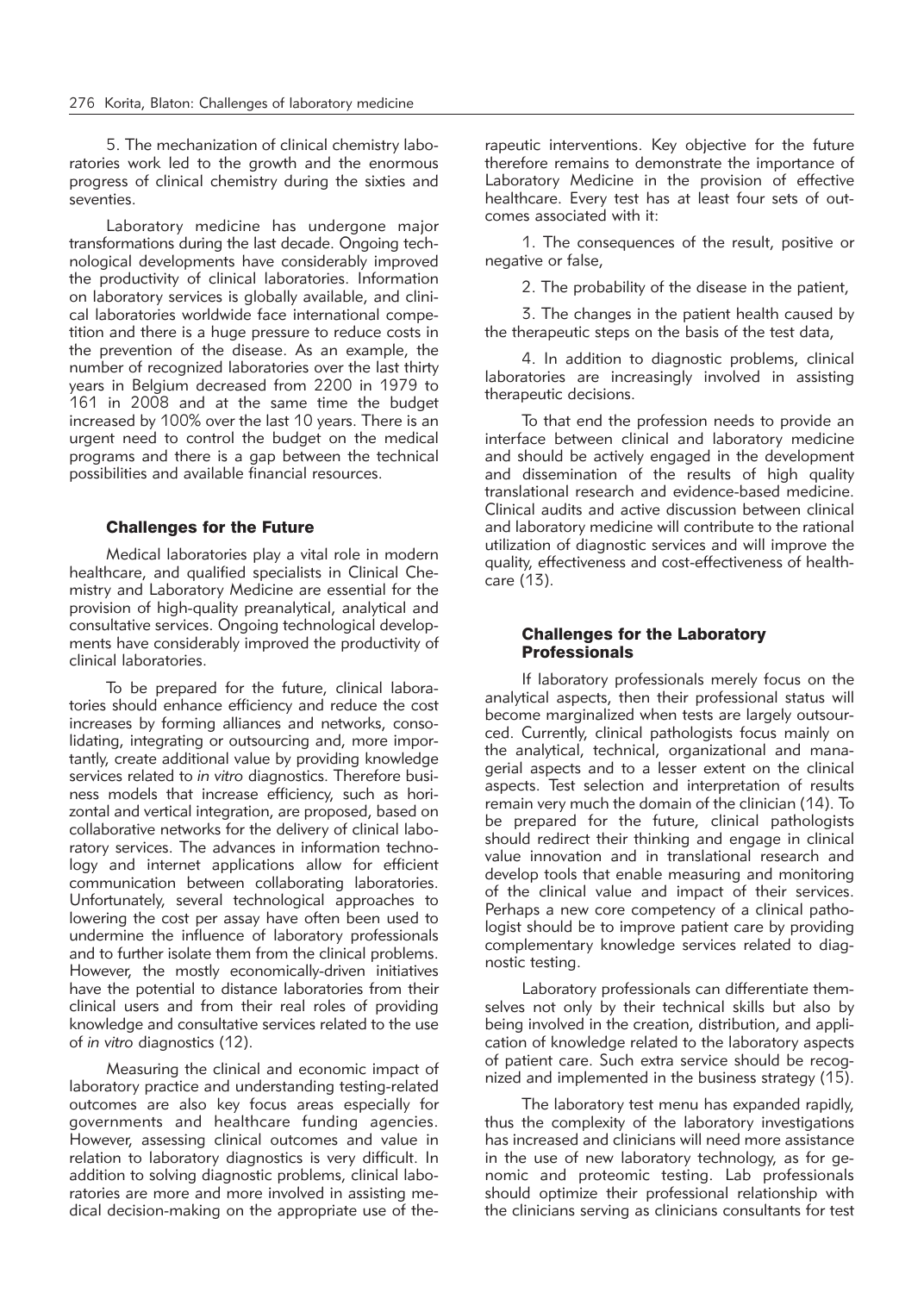ordering and interpretation. The Academy recognizes medical consultancy as a key competency of the clinical pathologist. Still, care is advised so as not to overload clinicians with data.

Therefore the laboratory–clinic interface is of the utmost importance in ensuring that the patient receives high quality care. Three strategies have been recommended for supporting and disseminating clinical consultancy in laboratory medicine:

- a) use of reflex testing
- b) providing interpretative comments
- c) organizing clinical audits.

Laboratory specialists must educate physicians to accept laboratory results as information describing a pathophysiological process, not a morphological diagnosis, while naturally sharing responsibility for ensuring that clinical information is reliable.

Appropriate use of cost-effective laboratory tests will become increasingly important. Intelligent decision support systems should assist clinicians in ordering and using laboratory tests appropriately and more efficiently. Introduction of an electronic decision support system for ordering laboratory tests in primary care resulted in cost savings.

Sackett defines evidence-based medicine as the »conscientious, explicit and judicious use of current best evidence in making decisions about the care of individual patients«. Laboratory professionals should play a major role in promoting the evidence-based approach to laboratory medicine (16).

Laboratory information system databases are powerful resources that can be exploited for clinical research particularly. Different IT systems within the hospital should be linked and shared databases installed. The link between the pharmacy and the lab system is a real positive outcome for the patient regarding the prescription of antibiotics.

Test development is very important and the staff members should participate in the development and field evaluations of new analytical devices of the tests. A network of collaborating clinicians should support such evaluations.

Table I Major recommended answers.

Focusing on new core competencies of the Clinical Pathologist.

Comprehensive consultative support to Clinicians.

Promoting the laboratory-clinic interface.

Use of reflex testing and providing interpretative comments, organizing clinical audits.

Research and innovation.

# Research and education

In the second half of the 20<sup>th</sup> century, as clinical practice has become more and more reliant on the fruits of basic science and technology, the demarcation between the producers and dispensers has become less obvious. And with the rediscovered EBM, first popularized by the Paris school in the 18th century (1780), many practitioners have relied less on dogmas.

Over the last 20 years there has been a change in the emphasis of medical research. Rather than concentrating their efforts on patients or diseased organs, scientists are now focusing their attention on pathology at the level of cells and molecules. In the 21st century the diagnosis of disease predisposing genes will alter the basic practice of medicine. Perhaps in twenty years it will be possible to take DNA from newborns and analyse 50 or more genes for the allelic forms that can predispose the infant to many common diseases, cardiovascular, cancer, autoimmune or metabolic. For its defective gene there will be therapeutic regimes that will circumvent the limitation of the defective gene. Medicine will move from a reactive mode (cure patients already sick) to a preventative mode (keeping people well). Clinical Biologist needs to take part in the ongoing research in laboratory medicine and we need much more interest in clinical research (17–19).

There is growing conflict between the science and the art of clinical practice. We have to determine the role of the biomedical sciences in medical practice. The conflicting situation of the scientific basis of medicine and its day-to-day practice has to be solved and the dehumanizing effect on medical care demands our attention. The disease is now determined at the level of sick molecules and cells. Curative medicine is now replaced by the preventive care of the disease. Pressures of the marketplace economy increase every day. Undoubtedly all those questions will raise considerable problems and challenges for the medical educators of the future (20, 21).

One of the main problems and a great challenge for the future is education, the institution of intelligence centres, creation of IT centres (Intelligence Technologies), new ways of communication and education. Another message from the DNA era, and one that also has to be emphasized in medical education, is that the study of the human genes tells us that every body is unique and brings us to personalized medicine.

The problem is that we are not producing enough physician-scientists to take advantage of the enormous technological breakthroughs that the basic scientist is giving us. We need more individuals who conduct patient-oriented research; disease-oriented research is now flourishing as never before. We need in the future a new kind of education where indivi-